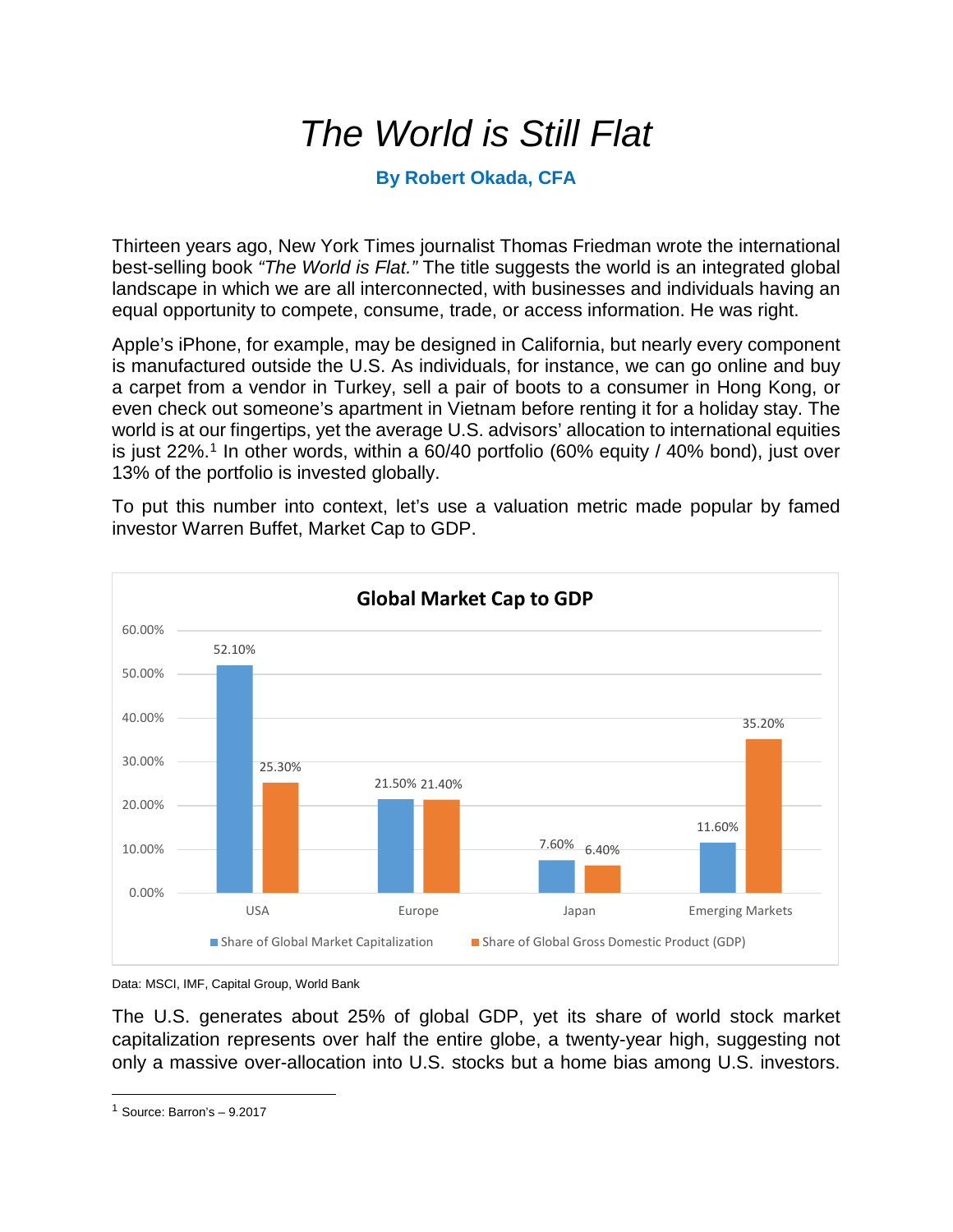Home bias is defined as a preference for the familiar. According to The Vanguard Group, "investors generally feel more comfortable with their home market and allocate investments accordingly, even if it results in a poorer risk return trade-off for their portfolio." [2](#page-1-0)

The graphic above also highlights that Emerging Market (EM) stocks are severely under owned and under-valued relative to its share of global output. According to BlackRock Group, U.S. advisor allocations to EM equities is a slight 3.5%.[3](#page-1-1) As I wrote in January 2017 (["In 20 Years"](http://johnsonbixby.com/in-20-years/)), the emerging world, specifically emerging Asian economies, have some of the highest growth rates in the world being driven by highly favorable demographics and a rising middle class, also known as the *emerging consumer*.

According to the IMF (International Monetary Fund), emerging & developing Asia is forecast to grow at 6.5% over 2018-2019, while the U.S. and Eurozone are forecast to grow at 2.7% and 2.2%, respectively.[4](#page-1-2)

Some readers of my November 2016 memo ["Cambio, Change, Wechsel"](http://johnsonbixby.com/cambio-change-wechsel/), will recall that currency risk for a U.S. dollar based investor, is a critical factor that helps drive foreign stock and bond returns. Therefore, it's important to identify both cheap currencies along with being on the right side of the U.S. dollar's trend.

This excellent graphic below shows that emerging market equities and currencies, tend to move in multi-year patterns and that even after a 2-year rally, a period of outperformance in emerging market assets may still be in the early innings.





Sources: Capital Group, MSCI, RIMES. Data represents cumulative rolling three-year total returns in U.S. dollars of MSCI Emerging Markets Index versus the MSCI World Index through 12/31/17.

 $2$  The Vanguard Group "The role of home bias in global asset allocation decisions" – 6.2012  $\overline{a}$ 

<span id="page-1-1"></span><span id="page-1-0"></span><sup>3</sup> BlackRock Investment Institute – 11.2017

<span id="page-1-2"></span> $4$  IMF.org – 1.2018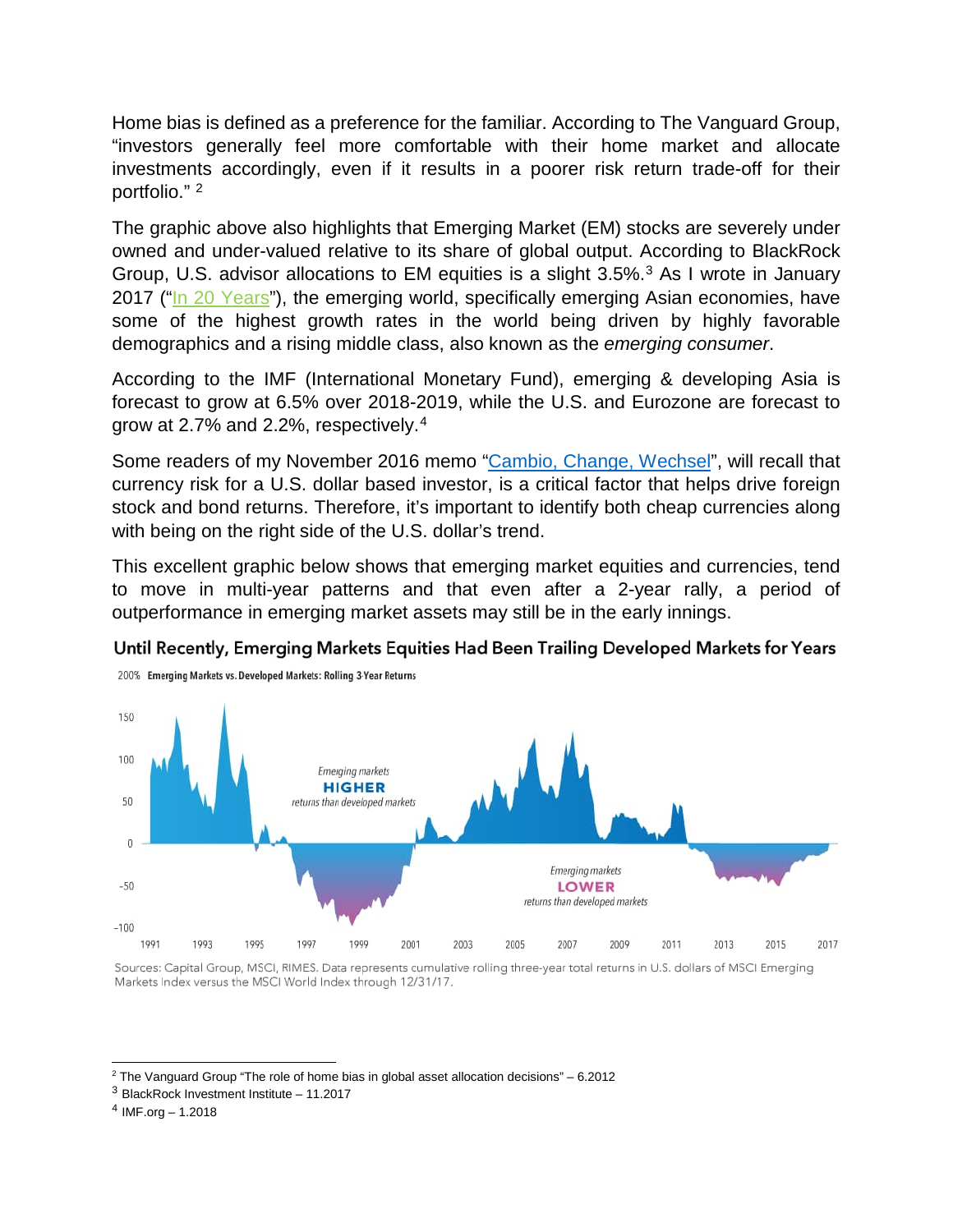Keep in mind, the Trump Administration's policies (and rhetoric) are widely viewed as protectionist, which has contributed toward an 11% decline in the U.S. dollar, just since the election fifteen months ago. According to Pimco, the U.S. administration is engaged in a "cold currency war" that supports a period of sustained dollar weakness.<sup>5</sup> Assuming November 2016 was the start of a new bear trend in the dollar, and historical patterns hold true (as illustrated above), then investors can anticipate a multi-year period of further dollar weakness, and strengthening currencies in emerging markets.

From a valuation standpoint, using a P/E ratio based on trailing 12 month earnings, emerging markets are still very attractive relative to developed markets in the U.S., Europe, and Japan.

| <b>Index</b>                 | P/E  |
|------------------------------|------|
| <b>S&amp;P 500</b>           | 22.9 |
| <b>MSCI EAFE</b>             | 17.6 |
| <b>MSCI Emerging Markets</b> | 14.7 |

Sources: Standard & Poor's; Europe & Japan is measured by the MSCI EAFE Index. U.S. is measured by the S&P 500 Index. Emerging Markets are represented by the MSCI EM Index.

After the most recent ballistic move in most risk assets since the 2016 election, I expect a period of consolidation in global equities as interest rates move higher and assets get re-priced to reflect a higher absolute level of rates worldwide. However, I believe there's a secular shift into emerging market assets from U.S. equities where EM's share of world stock valuation will catch up with its 35% (and rising) share of global GDP, while the reverse holds true for the U.S.

## February 2018

Disclosures:

 $\overline{a}$ 

The information presented herein has been obtained or derived by sources believed to be accurate and reliable. This document has been provided to you solely for information purposes and does not constitute an offer or solicitation of an offer, or any advice or recommendation, to purchases any securities or other financial instruments, and may not be construed as such.

The investment strategy, views, and themes described herein may not be suitable for all investors.

All opinions expressed are those of the author and are current only as of the date appearing on this material.

There is risk of substantial loss associated with trading equity, currency, interest rate and commodity-related futures, options, derivatives and other financial instruments. Before trading, investors should carefully consider their whole financial position and tolerance for risk, and determine if the proposed trading style and investment strategy is appropriate.

Advisory services offered through KMS Financial Services, Inc.

<span id="page-2-0"></span><sup>5</sup> Source: Pimco – "Winning the Cold Currency War", Joachim Fels - 1.31.2018